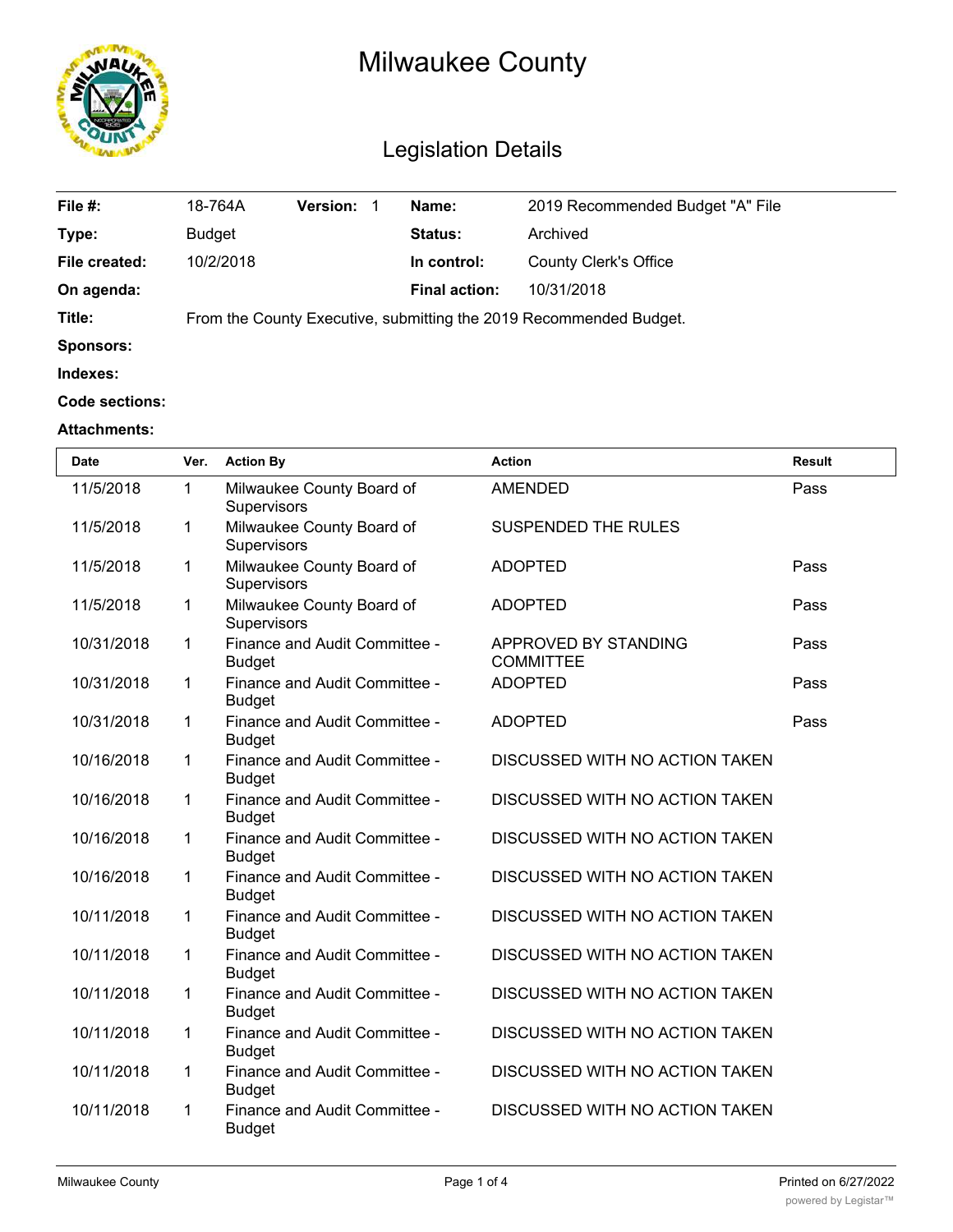#### **File #:** 18-764A, **Version:** 1

| 10/11/2018 | 1            | Finance and Audit Committee -<br><b>Budget</b> | DISCUSSED WITH NO ACTION TAKEN |
|------------|--------------|------------------------------------------------|--------------------------------|
| 10/11/2018 | 1            | Finance and Audit Committee -<br><b>Budget</b> | DISCUSSED WITH NO ACTION TAKEN |
| 10/11/2018 | $\mathbf{1}$ | Finance and Audit Committee -<br><b>Budget</b> | DISCUSSED WITH NO ACTION TAKEN |
| 10/11/2018 | 1            | Finance and Audit Committee -<br><b>Budget</b> | DISCUSSED WITH NO ACTION TAKEN |
| 10/11/2018 | 1            | Finance and Audit Committee -<br><b>Budget</b> | DISCUSSED WITH NO ACTION TAKEN |
| 10/10/2018 | 1            | Finance and Audit Committee -<br><b>Budget</b> | DISCUSSED WITH NO ACTION TAKEN |
| 10/10/2018 | 1            | Finance and Audit Committee -<br><b>Budget</b> | DISCUSSED WITH NO ACTION TAKEN |
| 10/10/2018 | 1            | Finance and Audit Committee -<br><b>Budget</b> | DISCUSSED WITH NO ACTION TAKEN |
| 10/10/2018 | $\mathbf{1}$ | Finance and Audit Committee -<br><b>Budget</b> | DISCUSSED WITH NO ACTION TAKEN |
| 10/10/2018 | 1            | Finance and Audit Committee -<br><b>Budget</b> | DISCUSSED WITH NO ACTION TAKEN |
| 10/10/2018 | 1            | Finance and Audit Committee -<br><b>Budget</b> | DISCUSSED WITH NO ACTION TAKEN |
| 10/10/2018 | 1            | Finance and Audit Committee -<br><b>Budget</b> | DISCUSSED WITH NO ACTION TAKEN |
| 10/10/2018 | 1            | Finance and Audit Committee -<br><b>Budget</b> | DISCUSSED WITH NO ACTION TAKEN |
| 10/10/2018 | $\mathbf 1$  | Finance and Audit Committee -<br><b>Budget</b> | DISCUSSED WITH NO ACTION TAKEN |
| 10/10/2018 | $\mathbf 1$  | Finance and Audit Committee -<br><b>Budget</b> | DISCUSSED WITH NO ACTION TAKEN |
| 10/10/2018 | 1            | Finance and Audit Committee -<br><b>Budget</b> | DISCUSSED WITH NO ACTION TAKEN |
| 10/10/2018 | 1            | Finance and Audit Committee -<br><b>Budget</b> | DISCUSSED WITH NO ACTION TAKEN |
| 10/9/2018  | 1            | Finance and Audit Committee -<br><b>Budget</b> | DISCUSSED WITH NO ACTION TAKEN |
| 10/9/2018  | 1            | Finance and Audit Committee -<br><b>Budget</b> | DISCUSSED WITH NO ACTION TAKEN |
| 10/9/2018  | 1            | Finance and Audit Committee -<br><b>Budget</b> | DISCUSSED WITH NO ACTION TAKEN |
| 10/9/2018  | $\mathbf 1$  | Finance and Audit Committee -<br><b>Budget</b> | DISCUSSED WITH NO ACTION TAKEN |
| 10/9/2018  | 1            | Finance and Audit Committee -<br><b>Budget</b> | DISCUSSED WITH NO ACTION TAKEN |
| 10/9/2018  | $\mathbf 1$  | Finance and Audit Committee -<br><b>Budget</b> | DISCUSSED WITH NO ACTION TAKEN |
| 10/9/2018  | $\mathbf 1$  | Finance and Audit Committee -<br><b>Budget</b> | DISCUSSED WITH NO ACTION TAKEN |
| 10/9/2018  | 1            | Finance and Audit Committee -<br><b>Budget</b> | DISCUSSED WITH NO ACTION TAKEN |
| 10/9/2018  | 1            | Finance and Audit Committee -<br><b>Budget</b> | DISCUSSED WITH NO ACTION TAKEN |
| 10/9/2018  | $\mathbf 1$  | Finance and Audit Committee -<br><b>Budget</b> | DISCUSSED WITH NO ACTION TAKEN |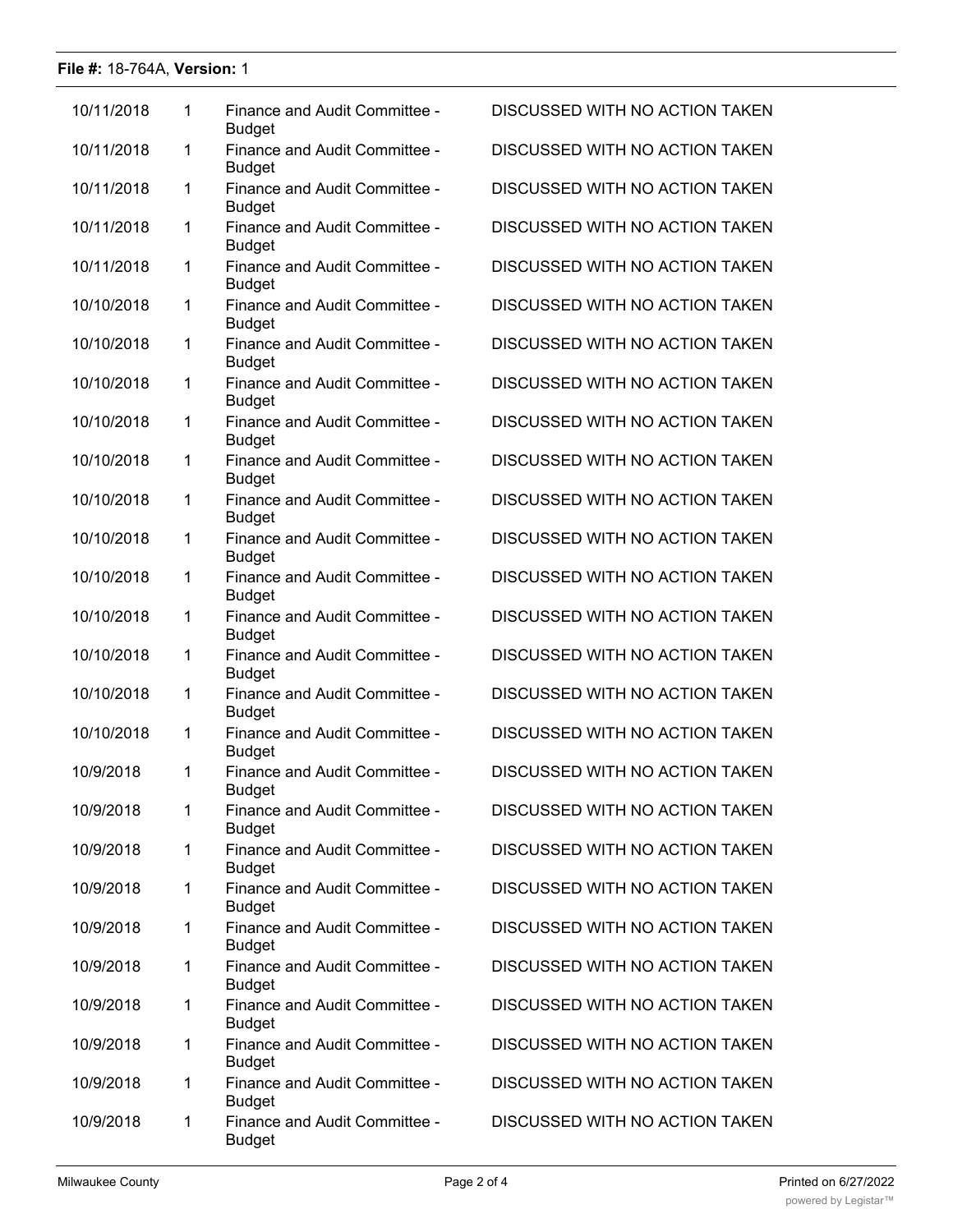#### **File #:** 18-764A, **Version:** 1

| 10/9/2018 | 1 | Finance and Audit Committee -<br><b>Budget</b> | <b>DISCUSSED WITH NO ACTION TAKEN</b> |
|-----------|---|------------------------------------------------|---------------------------------------|
| 10/9/2018 | 1 | Finance and Audit Committee -<br><b>Budget</b> | DISCUSSED WITH NO ACTION TAKEN        |
| 10/9/2018 | 1 | Finance and Audit Committee -<br><b>Budget</b> | <b>DISCUSSED WITH NO ACTION TAKEN</b> |
| 10/9/2018 | 1 | Finance and Audit Committee -<br><b>Budget</b> | DISCUSSED WITH NO ACTION TAKEN        |
| 10/9/2018 | 1 | Finance and Audit Committee -<br><b>Budget</b> | DISCUSSED WITH NO ACTION TAKEN        |
| 10/9/2018 | 1 | Finance and Audit Committee -<br><b>Budget</b> | DISCUSSED WITH NO ACTION TAKEN        |
| 10/9/2018 | 1 | Finance and Audit Committee -<br><b>Budget</b> | DISCUSSED WITH NO ACTION TAKEN        |
| 10/9/2018 | 1 | Finance and Audit Committee -<br><b>Budget</b> | DISCUSSED WITH NO ACTION TAKEN        |
| 10/9/2018 | 1 | Finance and Audit Committee -<br><b>Budget</b> | <b>DISCUSSED WITH NO ACTION TAKEN</b> |
| 10/9/2018 | 1 | Finance and Audit Committee -<br><b>Budget</b> | DISCUSSED WITH NO ACTION TAKEN        |
| 10/9/2018 | 1 | Finance and Audit Committee -<br><b>Budget</b> | DISCUSSED WITH NO ACTION TAKEN        |
| 10/9/2018 | 1 | Finance and Audit Committee -<br><b>Budget</b> | DISCUSSED WITH NO ACTION TAKEN        |
| 10/9/2018 | 1 | Finance and Audit Committee -<br><b>Budget</b> | DISCUSSED WITH NO ACTION TAKEN        |
| 10/8/2018 | 1 | Finance and Audit Committee -<br><b>Budget</b> | DISCUSSED WITH NO ACTION TAKEN        |
| 10/8/2018 | 1 | Finance and Audit Committee -<br><b>Budget</b> | DISCUSSED WITH NO ACTION TAKEN        |
| 10/8/2018 | 1 | Finance and Audit Committee -<br><b>Budget</b> | DISCUSSED WITH NO ACTION TAKEN        |
| 10/8/2018 | 1 | Finance and Audit Committee -<br><b>Budget</b> | DISCUSSED WITH NO ACTION TAKEN        |
| 10/8/2018 | 1 | Finance and Audit Committee -<br><b>Budget</b> | DISCUSSED WITH NO ACTION TAKEN        |
| 10/8/2018 | 1 | Finance and Audit Committee -<br><b>Budget</b> | DISCUSSED WITH NO ACTION TAKEN        |
| 10/8/2018 | 1 | Finance and Audit Committee -<br><b>Budget</b> | DISCUSSED WITH NO ACTION TAKEN        |
| 10/8/2018 | 1 | Finance and Audit Committee -<br><b>Budget</b> | DISCUSSED WITH NO ACTION TAKEN        |
| 10/8/2018 | 1 | Finance and Audit Committee -<br><b>Budget</b> | DISCUSSED WITH NO ACTION TAKEN        |
| 10/8/2018 | 1 | Finance and Audit Committee -<br><b>Budget</b> | DISCUSSED WITH NO ACTION TAKEN        |
| 10/8/2018 | 1 | Finance and Audit Committee -<br><b>Budget</b> | DISCUSSED WITH NO ACTION TAKEN        |
| 10/8/2018 | 1 | Finance and Audit Committee -<br><b>Budget</b> | DISCUSSED WITH NO ACTION TAKEN        |
| 10/8/2018 | 1 | Finance and Audit Committee -<br><b>Budget</b> | DISCUSSED WITH NO ACTION TAKEN        |
| 10/8/2018 | 1 | Finance and Audit Committee -<br><b>Budget</b> | DISCUSSED WITH NO ACTION TAKEN        |